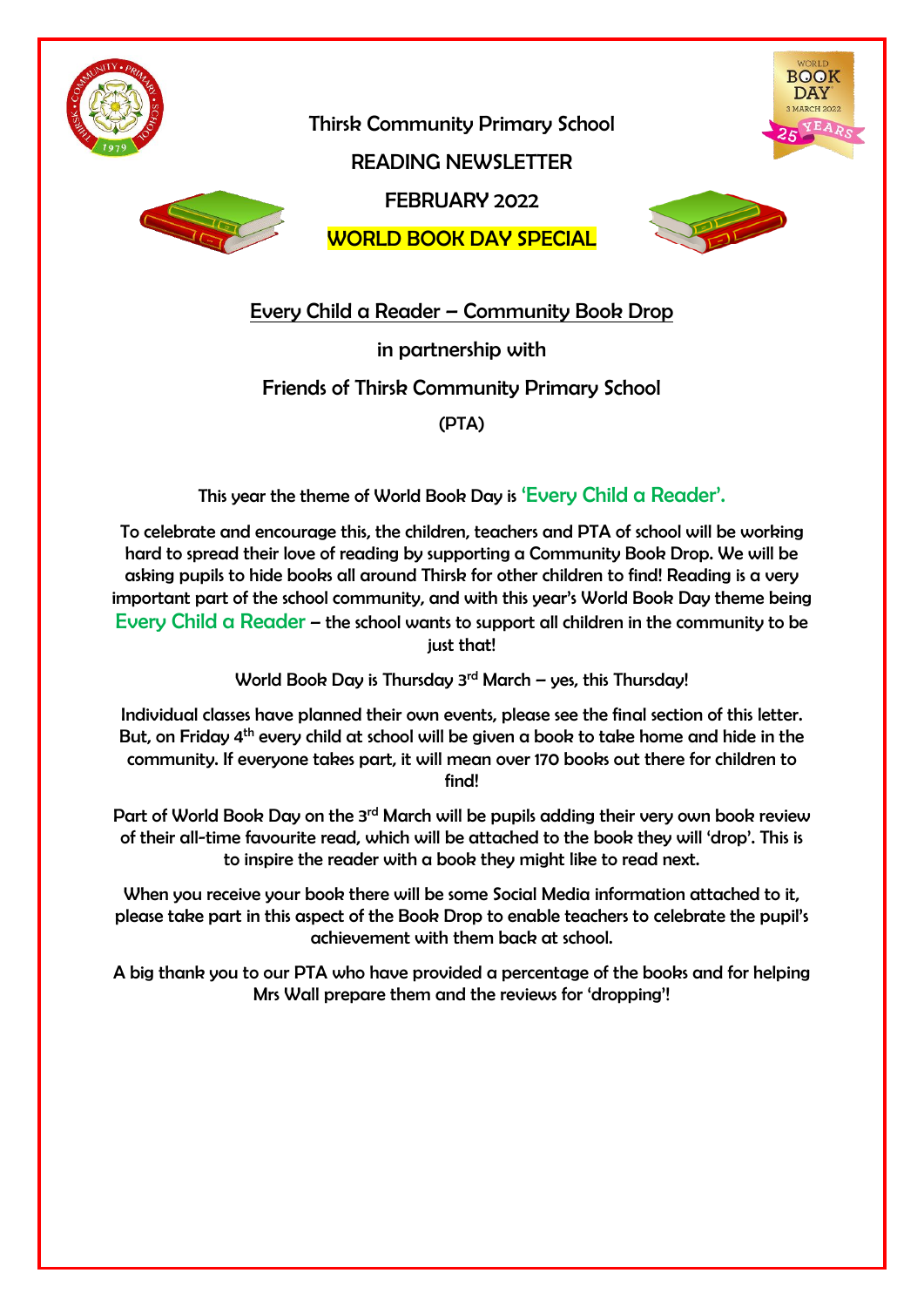## Individual Classes

### Early Years – The Hive

Please can pupils bring in their favourite book to enable the writing of the review.

In Early Years, World Book Day will kick start their new topic 'Out and About'. Their first focus story for this is The Three Little Pigs. There are lots of exciting things planned for this, but most importantly the children will be visited by Three Little (Guinea) Pigs on World Book Day.

## Key Stage One – Year One and Two

Please can pupils bring in their favourite book to enable the writing of the review.

Children in these year groups will be looking at 'The Day the Crayons Quit' by Oliver Jeffers. Please can pupils come dressed in their favourite colour!

# Year Three

Please can pupils bring in their favourite book to enable the writing of the review. Children will also need a plain white t-shirt. The children will be spending the day doing art and drama based on the book they bring in, this work will focus on their favourite character from the story.

# Year Four

Please can pupils bring in their favourite book to enable the writing of the review.

Children will be spending the day looking at the work of the author Liz Pichon, creator of the incredibly popular Tom Gates books. We shall be producing our very own version of a book in the style of Tom Gates.